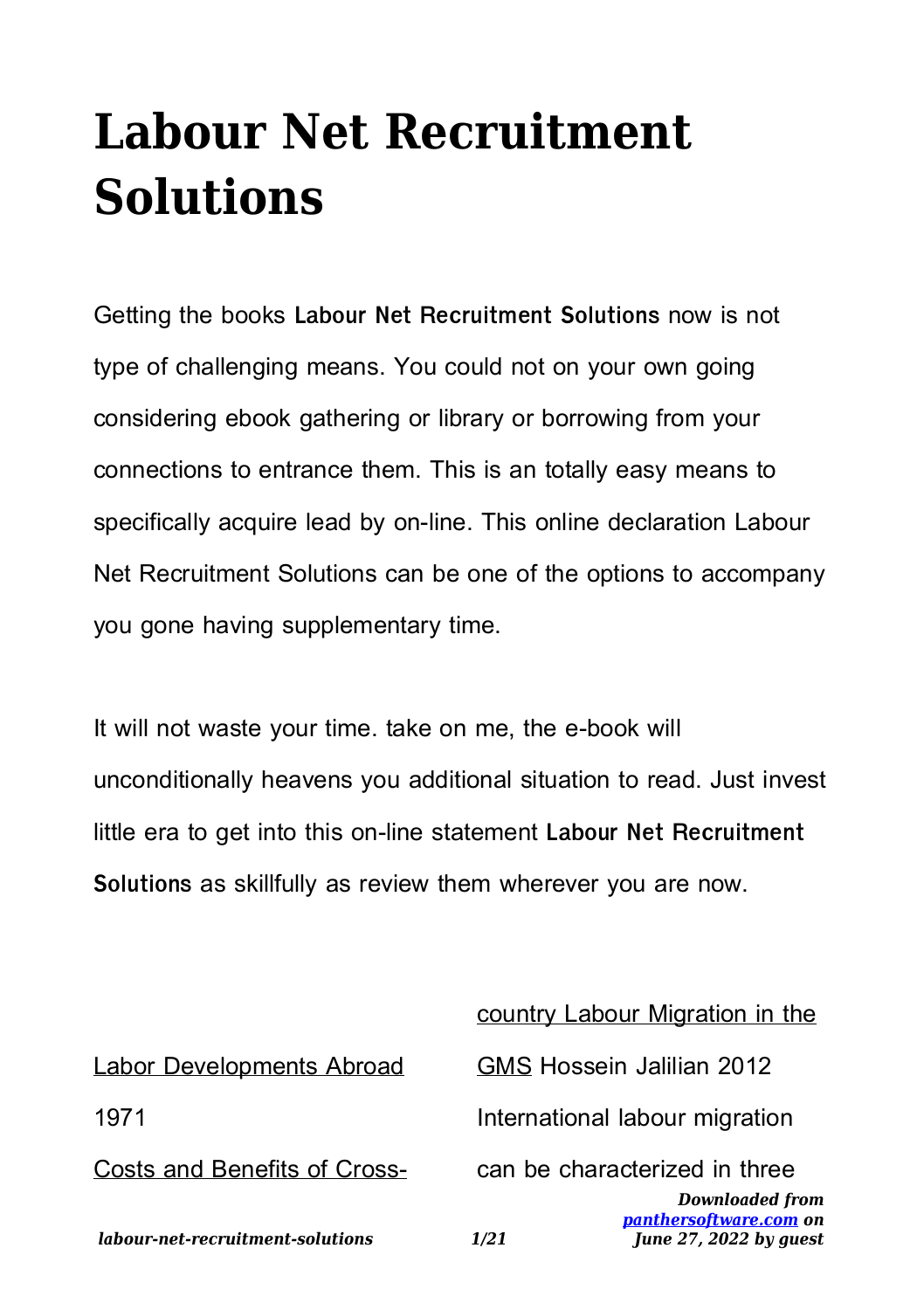ways - as human aspiration, tradition, and necessity. For some people, working overseas is a dream. For others,

international labour mobility is a tradition. For a great number of people however, international labour migration is an economic necessity. It is the only viable solution to realize their basic human right to a decent life. GMS worker movements to Thailand typify all three characterizations of international labour mobility. While this book focuses on the economic dimensions of international labour emigration, principally from Cambodia, Laos and Vietnam to Thailand, it recognizes at the very outset

the equal standing of noneconomic motivations for migration.

The Gulf Directory 2009 **People Management and Development** Mick Marchington 2002 This is the leading textbook for students taking the CIPD professional qualification and has been fully revised and rewritten to take account of the new academic standards that will be taught from September 2002. The title has been changed from Core Personnel and Development to People Management and Development to reflect the change in the standards.

Social Innovation Thomas Osburg 2013-06-04 Social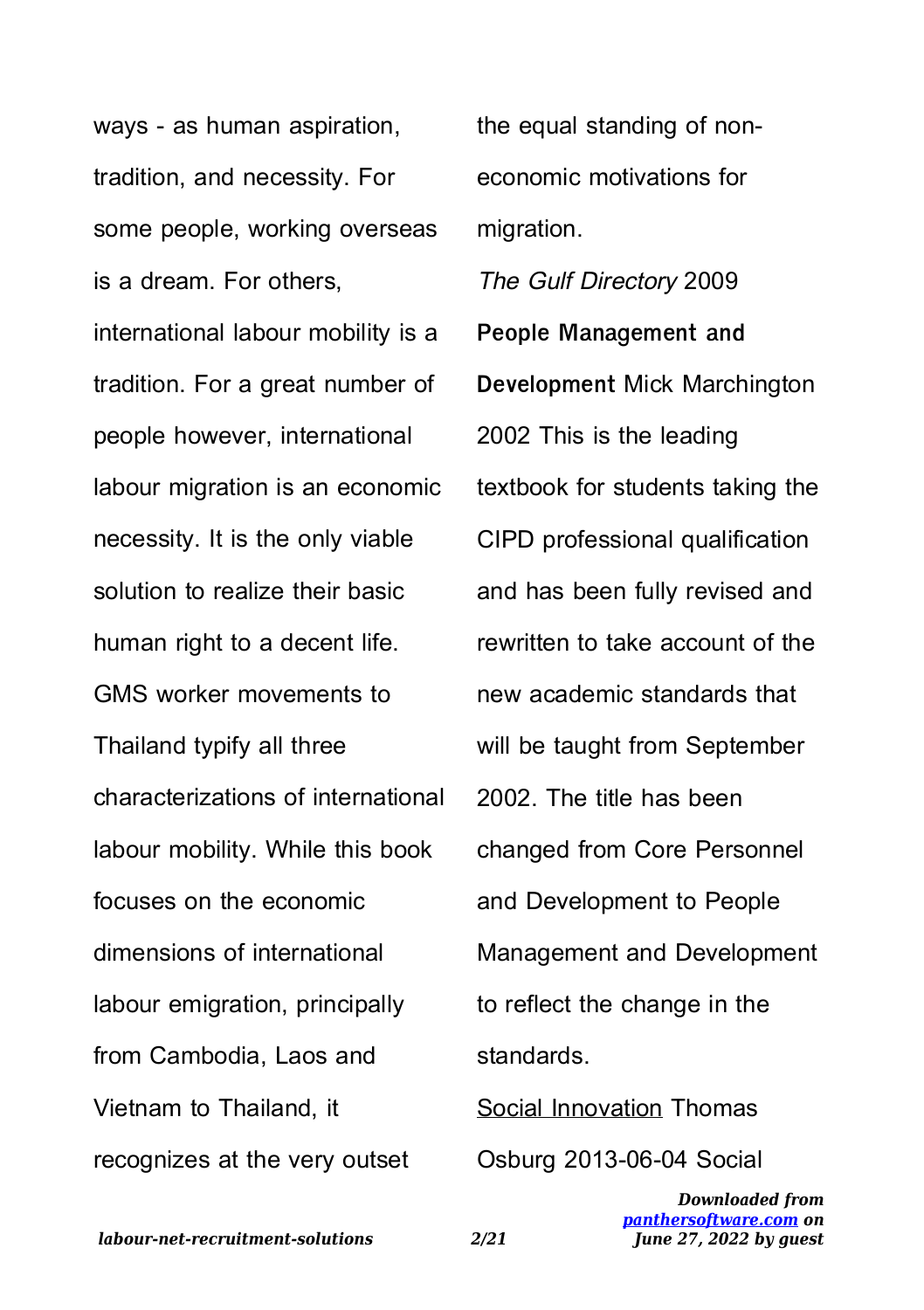Innovation is becoming an increasingly important topic in our global society. Those organizations which are able to develop business solutions to the most urgent social and ecological challenges will be the leading companies of tomorrow. Social Innovation not only creates value for society but will be a key driver for business success. Although the concept of Social Innovation is discussed globally the meaning and its impact on the development of new business strategies is still heavily on debate. This publication has the goal to give a comprehensive overview of different concepts in the very innovative field of

Social Innovation, from a managerial as well as from a theoretical and social perspective. Over 30 leading thinkers in the field of Innovation, Strategic Management and Organizational Development give a well structured inside on the latest developments and progress in the field of Social Innovation. Thereby the authors not only develop a comprehensive and unique analysis on the state-of-the art of social innovation but also give practical advice and information to business leaders on how to apply the latest management thinking on Social Innovation to daily business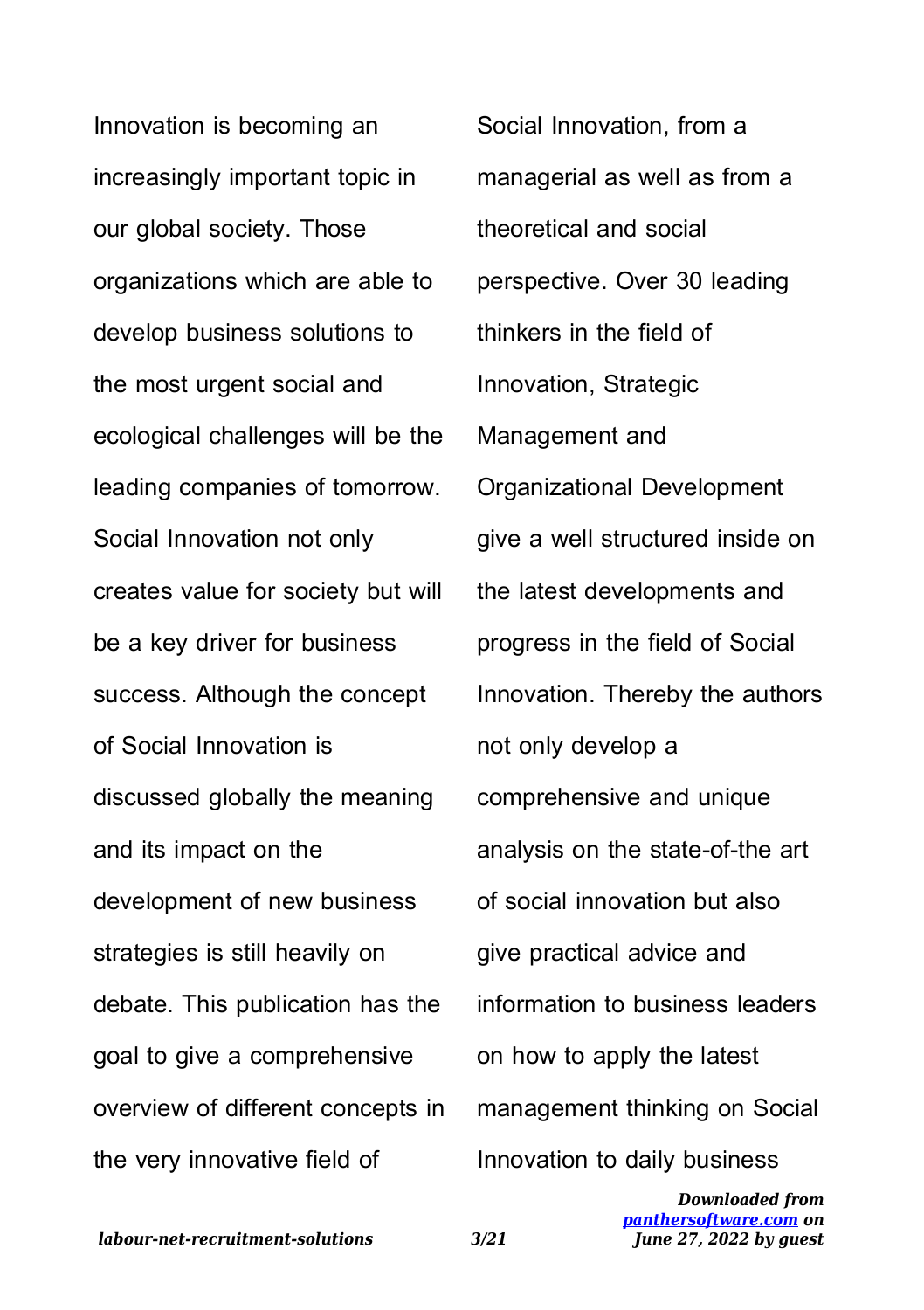decisions. This publication has the intention to become a milestone in the further development of the concept of Social Innovation as well as to further stimulate new business strategies necessary to overcome world most pressing social and ecological challenges.

Labour Migration in Asia International Organization for Migration 2005 This is the second volume of Labour Migration in Asia. This volume describes and makes an assessment of specific initiatives in selected countries of origin to (1) protect migrant workers through the regulation of recruitment and setting of

minimum standards in employment contracts; (2) provide support services to migrant workers through predeparture orientation and a welfare fund, and (3) enhance the development benefits of labour migration through training, skills development and remittances. The articles are written by labour migration specialists and practitioners from the countries concerned and have been commissioned by IOM, the Department for International Development and the Asian Development Bank. **Parliamentary Papers** Great Britain. Parliament. House of Commons 1984 Routledge Handbook of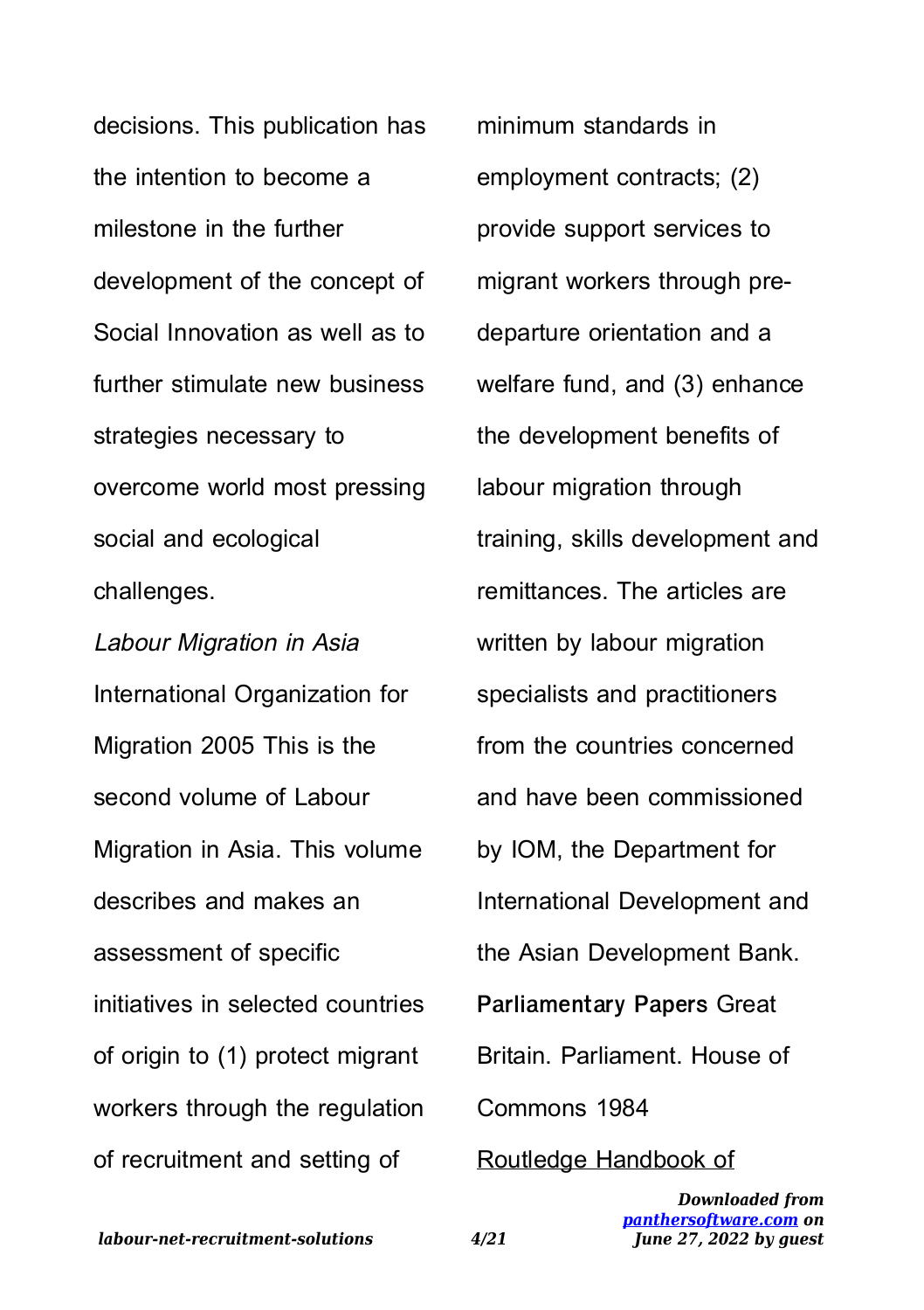Japanese Business and Management Parissa Haghirian 2016-01-29 The Routledge Handbook of Japanese Business and Management provides a comprehensive overview of management and business processes and practices in Japanese companies. The contributors combine theoretical findings and research results with a practical and contemporary view on how corporations and firms are managed in Japan. The handbook is divided into eight sections covering: historical perspectives on Japanese management; structure and theory of the Japanese firm; the corporate environment in Japan; the Japanese work environment; the Japanese market; manufacturing and logistics; interaction and communication; the future of Japanese management. This book is an essential reference resource for students and scholars working on Japanese companies, the Japanese market-place, Japanese consumers, or management processes in the Japanese firm. The book also provides an interesting and informative read for managers who need to deepen their knowledge on Japanese business processes. **The Phone Book** Telkom (Firm : South Africa) 2008 Management Services 2004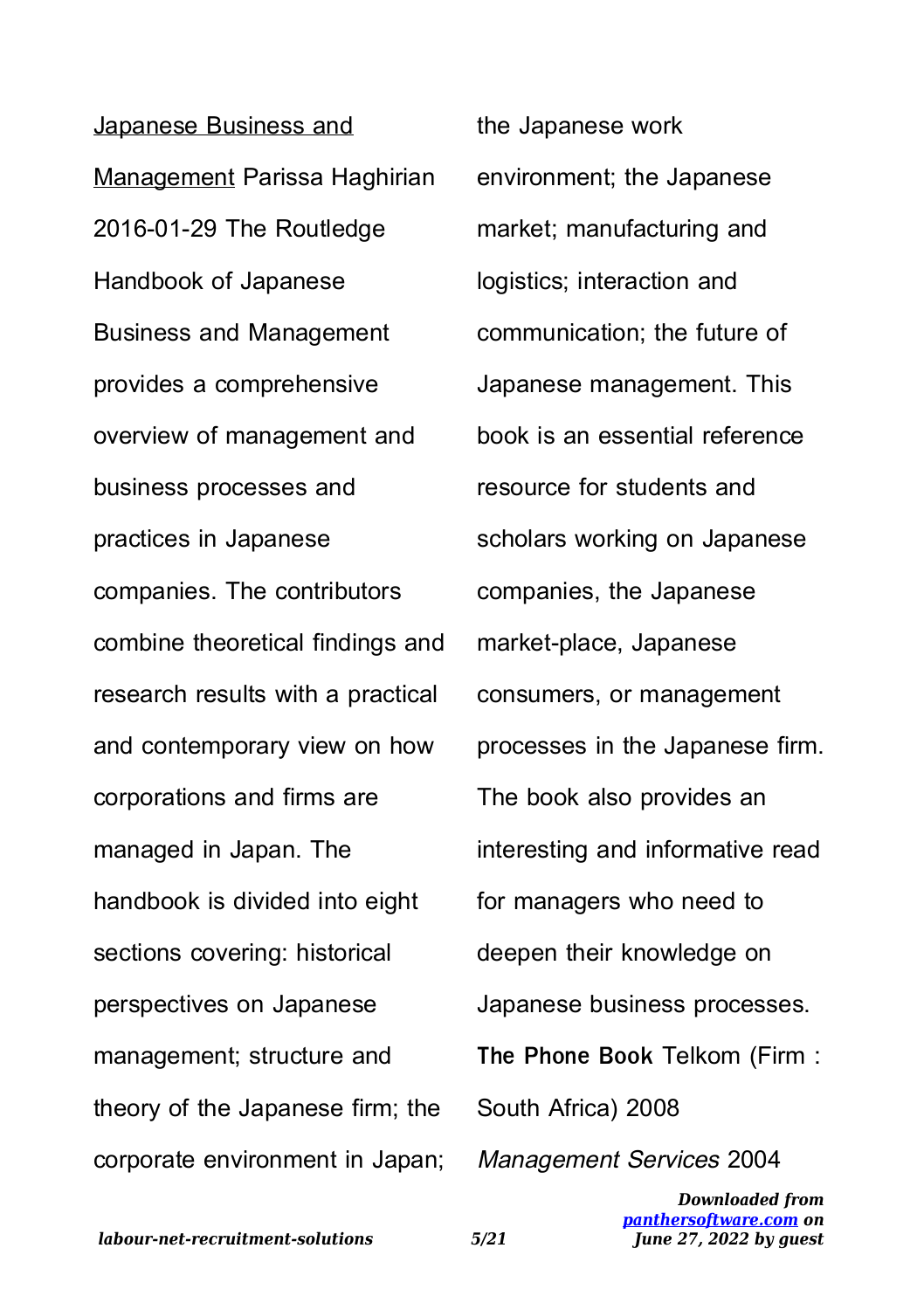Reframing Singapore Derek Thiam Soon Heng 2009 Over the past two decades, Singapore has advanced rapidly towards becoming a both a global city-state and a key nodal point in the international economic sphere. These developments have caused us to reassess how we understand this changing nation, including its history, population, and geography, as well as its transregional and transnational experiences with the external world. This collection spans several disciplines in the humanities and social sciences and draws on various theoretical approaches and methodologies in order to

produce a more refined understanding of Singapore and to reconceptialize the challenges faced by the country and its peoples.

**Asian Women as Transnational Domestic Workers** Shirlena Huang 2005 "This volume is an attempt to enhance not only academic research on transnational domestic workers, but also inform governments, nongovernmental organisations, and civil society groups in their efforts to derive appropriate policies and make recommendations to address the problem related to Asian transnational domestic workers."--BOOK JACKET. **The National Skills Development**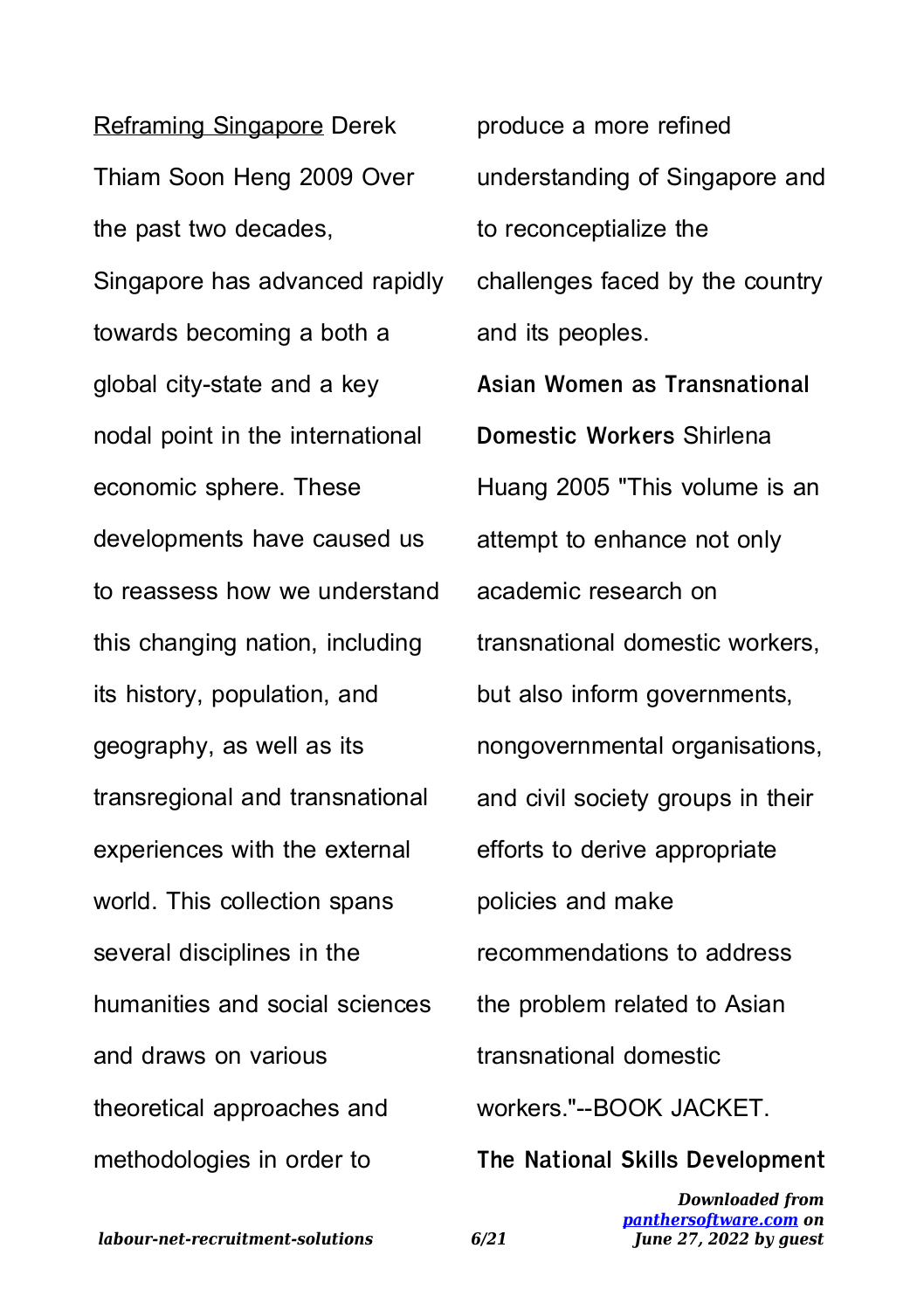**Handbook 2007/8** 200? Lloyd's List Ports of the World 2010

The Fourth Industrial Revolution Klaus Schwab 2017-01-03 The founder and executive chairman of the World Economic Forum on how the impending technological revolution will change our lives We are on the brink of the Fourth Industrial Revolution. And this one will be unlike any other in human history. Characterized by new technologies fusing the physical, digital and biological worlds, the Fourth Industrial Revolution will impact all disciplines, economies and industries - and it will do so at an unprecedented rate. World

Economic Forum data predicts that by 2025 we will see: commercial use of nanomaterials 200 times stronger than steel and a million times thinner than human hair; the first transplant of a 3Dprinted liver; 10% of all cars on US roads being driverless; and much more besides. In The Fourth Industrial Revolution, Schwab outlines the key technologies driving this revolution, discusses the major impacts on governments, businesses, civil society and individuals, and offers bold ideas for what can be done to shape a better future for all. Sessional Papers Great Britain. Parliament. House of Commons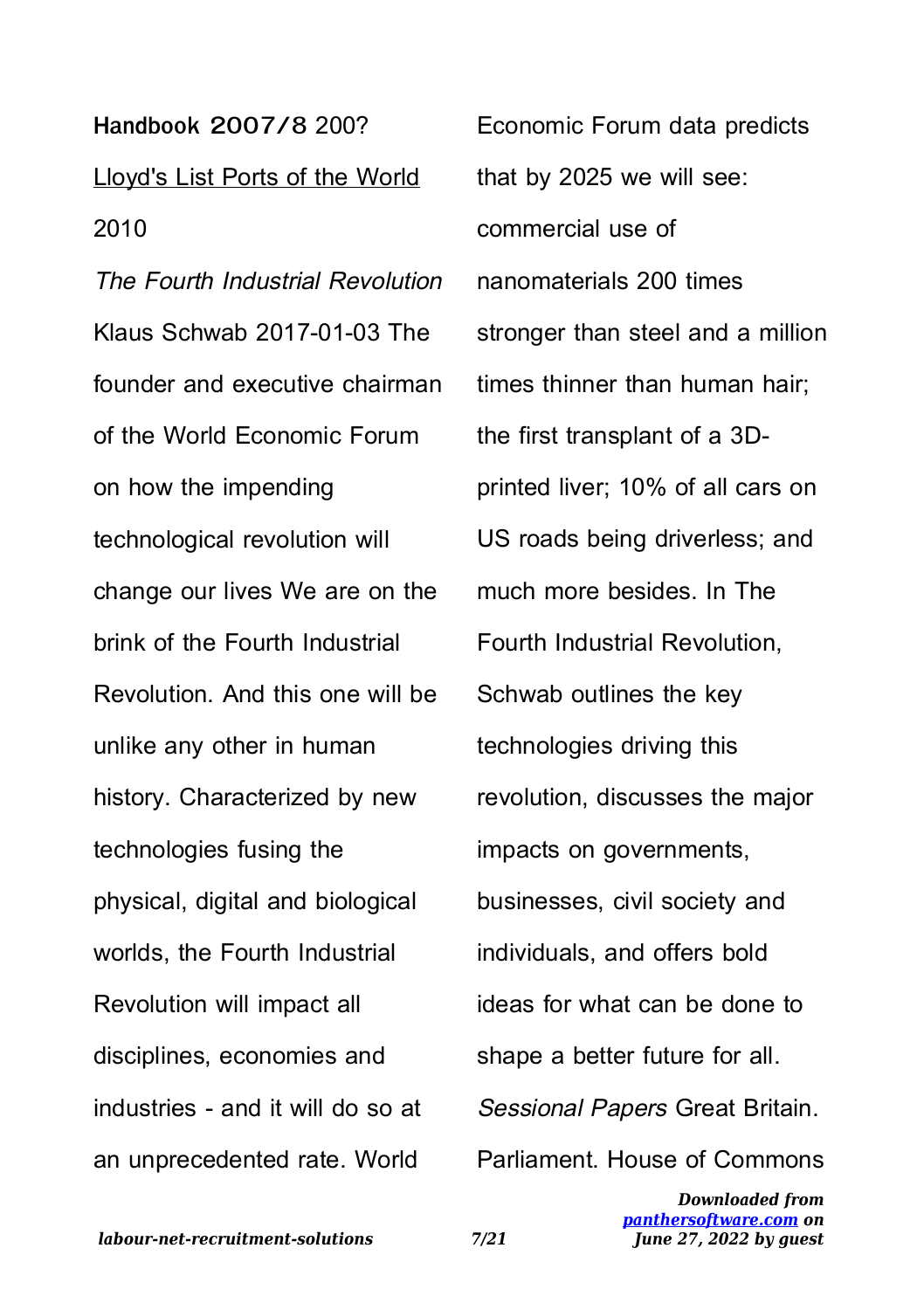## 1986

McGregor's who Owns Whom in South Africa 2001 **Blessing and Curse of Intra-EU Mobility** Christiane Heimann 2020-09-29 Christiane Heimann provides insights on how the economic and political situation in Spain, Germany and the UK affects the institutional implementation of free labour movement and how mobile EU citizens navigate the institutional policies strategically. The study examines different profiles of EU citizens exercising free labour movement and shows ways of EU labour recruitment and transnational labour integration taking into account the institutional implementation

of related EU policies. Intra-Community mobility policies and practices will be assessed in terms of their effectiveness for international recruitment and labour integration. **New Labour at Work** William Edward John McCarthy 1997 **Strategic Business Services** OECD 1999-09-13 This book presents 21 country case studies on strategic business sercices which comprise services in computer software and information processing, research and development and technical testing, marketing, business organisation (management consultancy and labour recruitment) and HR development.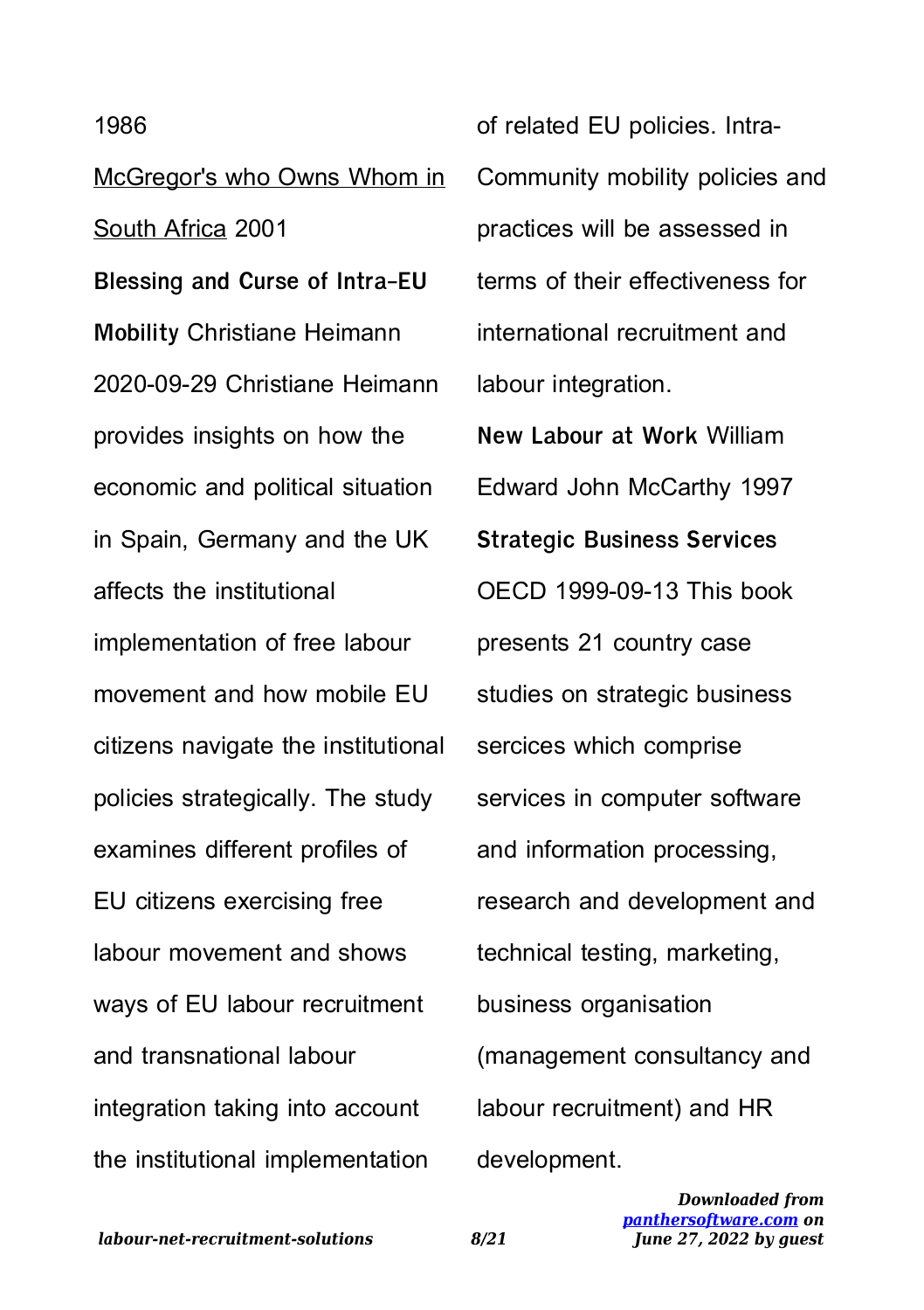**Christianity Across Borders** Gemma Tulud Cruz 2021-07-29 This book offers a comprehensive exploration of key issues in contemporary global migration and considers the theological implications for Christianity, in general, and for Christian faith and practice in various parts of the world, in particular. Migrant Christians, who make up the majority of believers on the move and in diaspora, play an increasingly vital role in world Christianity today. Drawing on cases from across the globe, Gemma Tulud Cruz considers how Christians are faced with immense gifts and tremendous challenges brought by the ever-increasing

presence of migrants in their midst and the conditions that characterize contemporary global migration. Migrant Christians themselves face multiple challenges, which have been made more stark by the coronavirus pandemic. The volume will be relevant to scholars of religion and of migration who are interested in a closer examination of what happens to Christians and Christianity, (faith) communities, and nation-states in the age of migration.

**The Invisible Workers Paid Domestic Work in Kampala City, Uganda** Agrippinah Namara 2001

**Top Stocks 2008** Martin Roth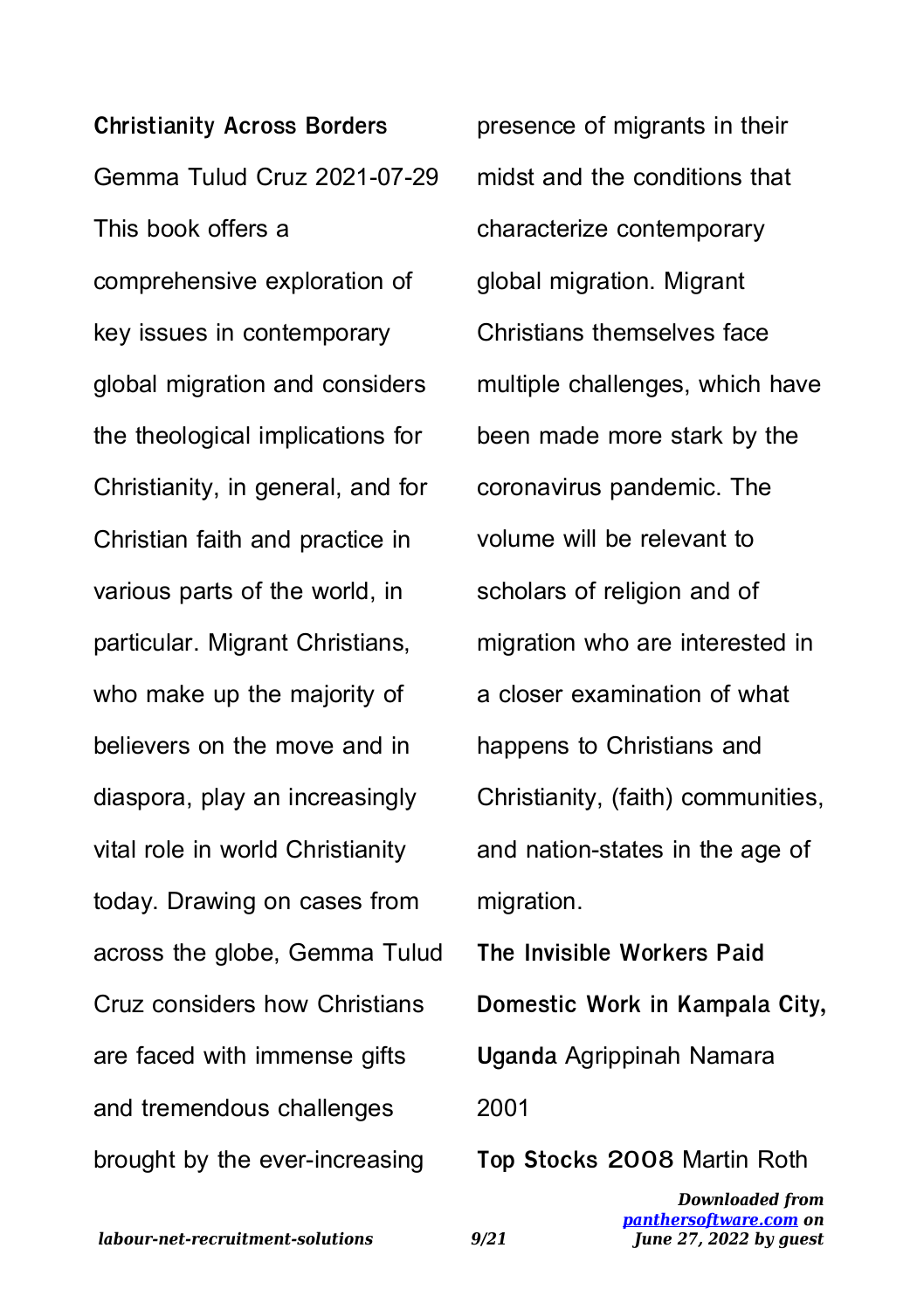2011-09-19 Top Stocks 2008 is written for every investor who has ever thought, \'There are 1700 companies on the Australian Stock Exchange - where do I start?\' Popular finance author Martin Roth runs the top 500 companies through exhaustive selection criteria and subjects each stock to rigorous analysis. In Top Stocks 2008 you\'ll find individual analysis of the top Australian companies\' latest results; comparative sales and profits data, and in-depth ratio analysis; five-year price charts and shareholder return figures; comprehensive research detailing each company\'s overall outlook; and 19 tables ranking all companies

according to financial data. For those seeking quick and easy access to vital information and statistics on top Australian companies, Top Stocks 2008 is a must-read. **The benefits and challenges of leveraging social media recruitment practices** Patrick Hayes 2013-06-25 Thesis (M.A.) from the year 2012 in the subject Business economics - Personnel and Organisation, grade: B, University of Limerick, course: MA in Business Management, language: English, abstract: In the last decade labour market shortages and recruitment difficulties have led to a more competitive and challenging recruitment market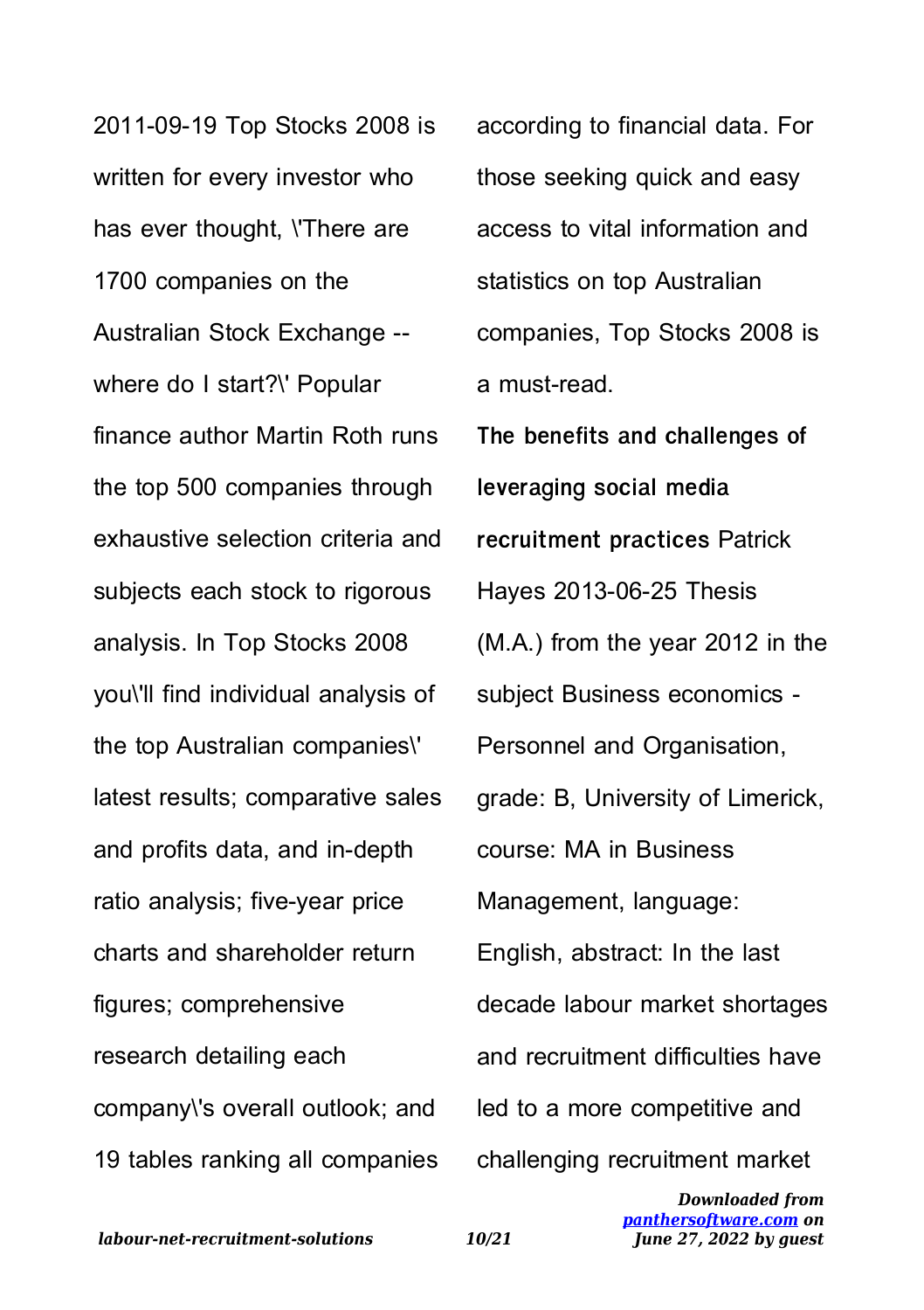worldwide. These forces make it more important than ever for recruiting teams in organisations to be effective, efficient and creative in the search for talent. As a response, there is a shift from traditional recruiting methods to a new social recruiting approach. This paper will focus on the differences between traditional and social methods of recruiting, identify the key reasons behind the change and discuss the benefits as well as the potential risks. To measure the success of social recruiting the paper will look at reports from leading social recruiting solution companies and case studies of various sized

organisations. This paper concludes that there has been a significant shift in usage from traditional recruiting techniques to social recruiting, that social recruiting is increasingly being used by both large and small organisations and is fast becoming a favoured medium of both employers and job-seekers alike. It also concludes that organisations cannot ignore the importance of creating a social recruitment strategy, owing to its role in improving cost of hire, quality of hire and time to hire. The findings are based on secondary research of academic books, journals, reports and case studies covering the areas of social

> *Downloaded from [panthersoftware.com](http://panthersoftware.com) on June 27, 2022 by guest*

*labour-net-recruitment-solutions 11/21*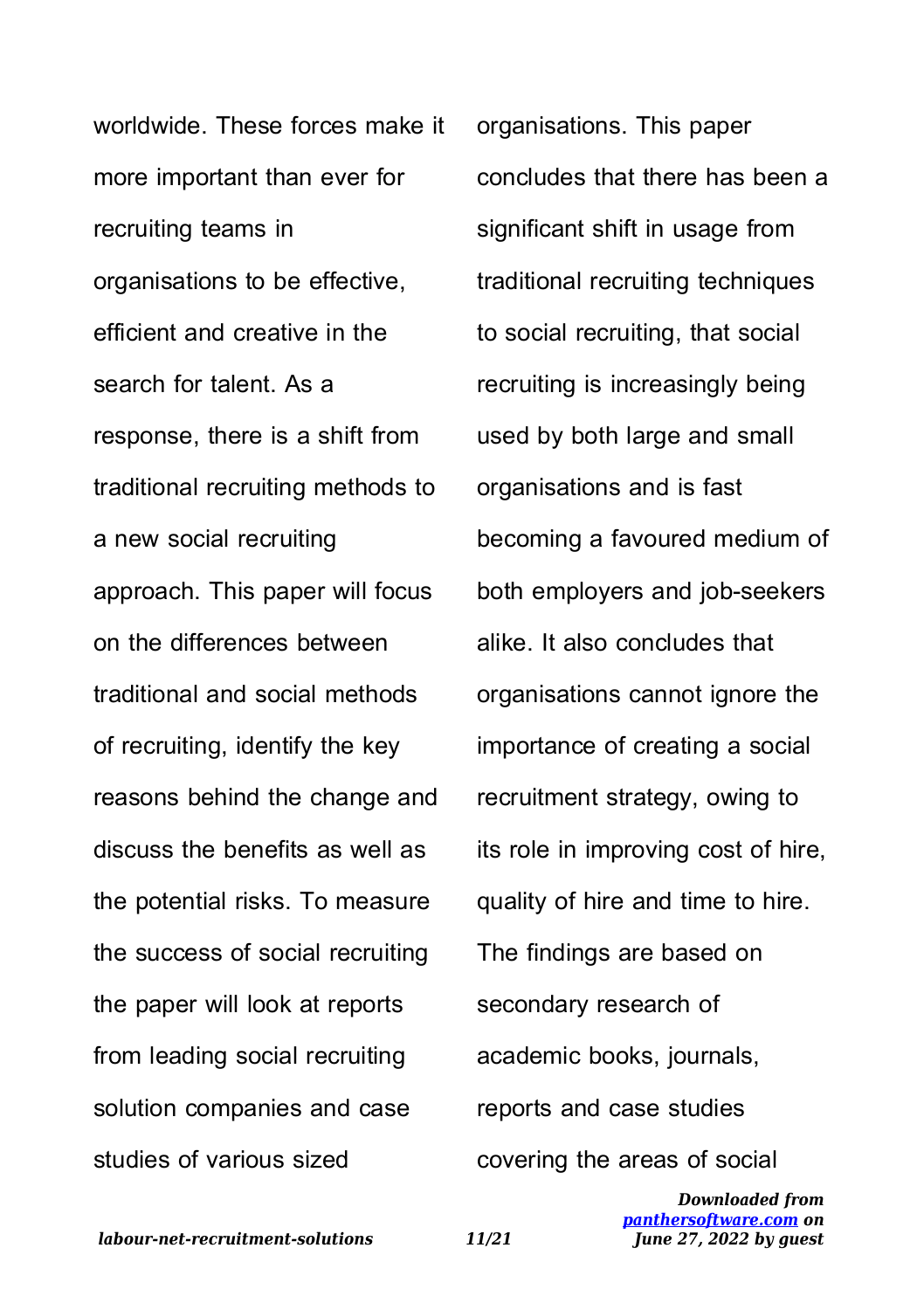media, recruitment and Linkedin. The significance of this paper is that it will be a valuable source of information for all organisations looking to leverage social recruiting - and in particular Linkedin's hiring solutions - to start recruiting. The attached literature review as part of this study is also a good starting point for anyone looking to explore the topics of recruitment, social media and Linkedin. Keywords: Social media, Social networking, Recruitment strategy, Linkedin The Savage Truth Greg Savage 2019-09-20 GREG SAVAGE knows about leadership. Greg is a founder of four highly successful businesses in the

recruitment. He has led startups to IPO, navigated businesses through a recession, the boomtimes and the global financial crisis. He has been headhunted to lead in global recruitment businesses. Most of all Greg is a communicator. He is probably the ...... UGC NET History Solved Previous Year Papers | 25+ Papers | 2012 Onwards | On Page Solutions Mocktime Publication UGC NET History Solved Previous Year Papers | 25+ Papers | 2012 Onwards | On Page Solutions Brokering Circular Labour Migration Huey Shy Chau 2020-03-30 This book examines the commercialisation of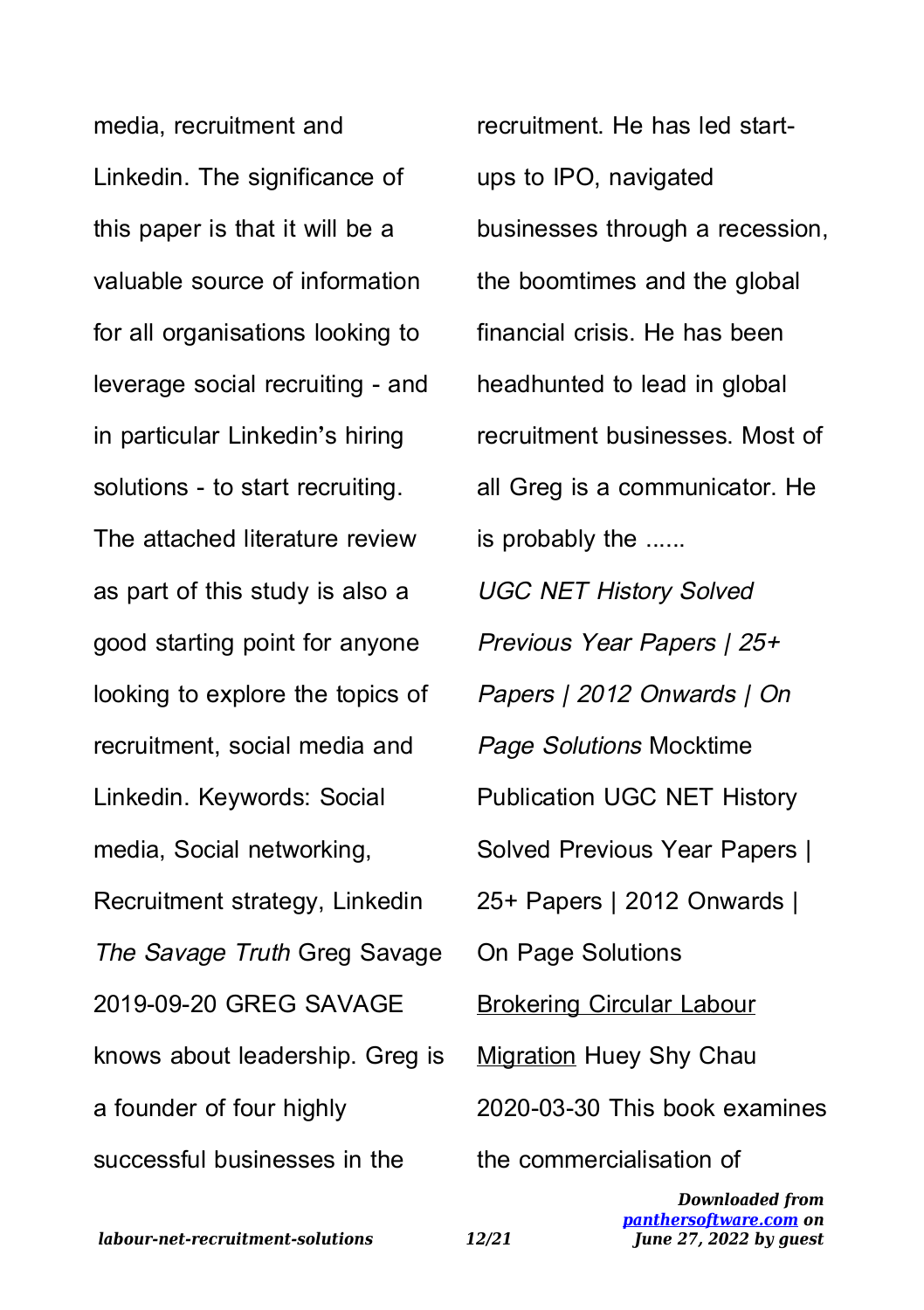domestic and care work through private agencies that organise transnational care arrangements by brokering migrant workers. The book focuses on the emergence of private for-profit home care agencies following the 2011 extension of the Free Movement of Workers to Eastern European Countries agreement in Switzerland. The agencies recruit migrant women from these countries and place them in private households for elderly care. This book explores how circular labour migration for these care workers is facilitated. In the form of a mobile ethnography, it traces their journey from Eastern European countries to Switzerland – from

when care workers find employment and are recruited by agencies to when they arrive at their designated households. From the agencies' analytical standpoint, the book examines the recruitment and placement practices of the home care agencies and their role in facilitating migration. Brokering Labour Migration offers an understanding of new migration patterns and highlights fundamental changes in migration control with the extension of free movement of workers in Switzerland to lowerwage countries in Eastern Europe. It will be an invaluable resource for academics and scholars of geography,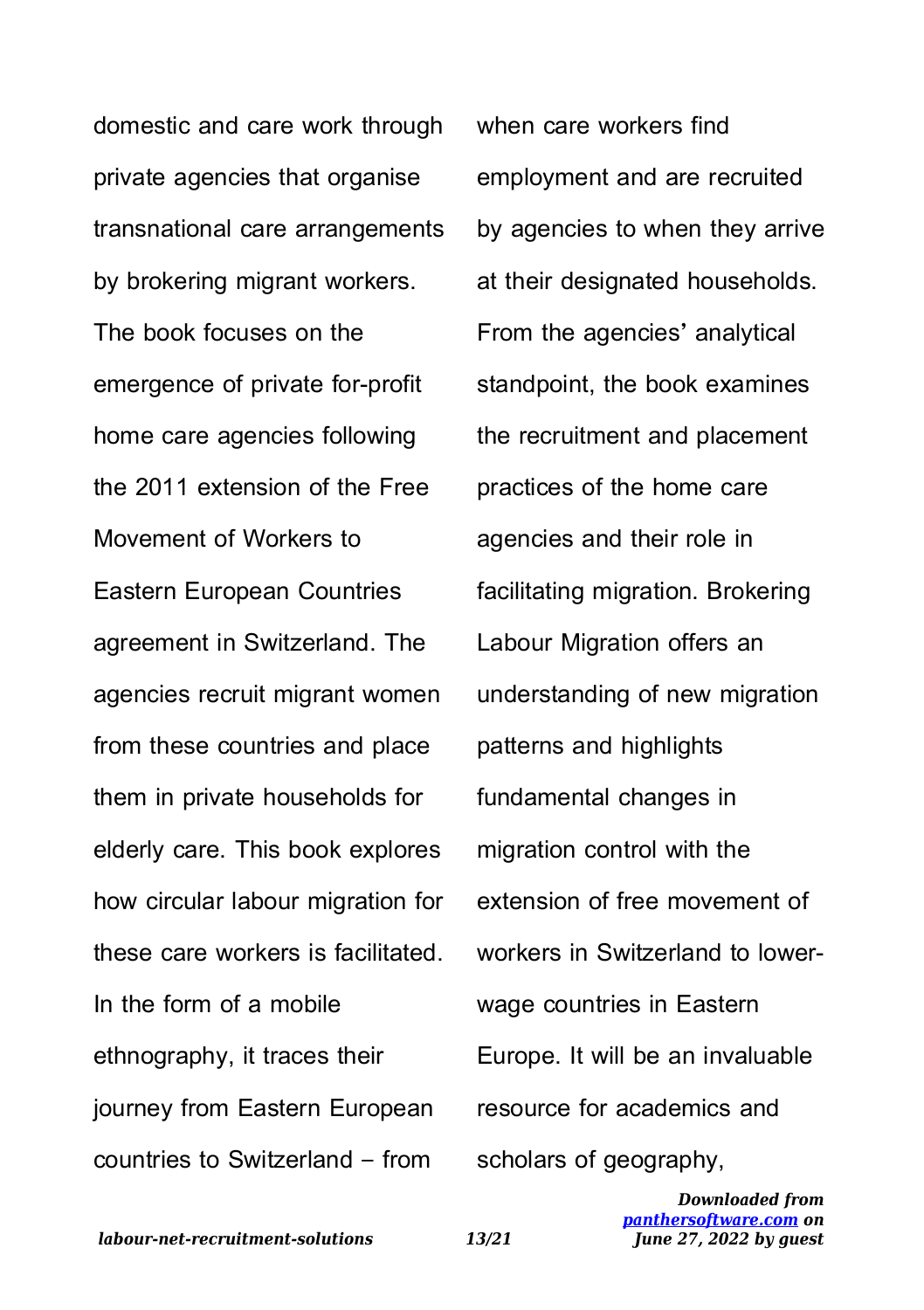anthropology, sociology, and gender and migration. **Trade Unions in China** Tim Pringle 2011-03-09 This book focuses on how the All China Federation of Trade Unions (ACFTU) is reforming under current conditions, and demonstrates that labour unrest is the principal driving force behind trade union reform in China.

**UK Employment Regulation** Great Britain: Parliament: House of Commons: Trade and Industry Committee 2005-05-18 Incorporating HC 1223-i, session 2003-04. Labour Mobility in the EU Kristina Toplak 2018-09-01 V šestih prispevkih monografije so analizirani obstoje $\mathop{\text{Li}}\nolimits$ in  $p$ orajajo $U$ i se izzivi na podro $U$ iu delovne mobilnosti v Evropski uniji, pri  $\Box$ emer jih avtorji obravnavajo skozi prizmo mobilnih delavcev v razlil Inih poklicih. Z ve $\square$ disciplinarnim pristopom in uporabo razli $\bigcup$ nih metodoloških prijemov so avtorji ustvarili ogrodje za analiti $\mathsf{L}$ ne diskusije o u**L**inkih mobilnosti v EU, u $\overline{\mathrm{Li}}$ nkovitosti in pravi $\overline{\mathrm{L}}$ nosti prostega pretoka oseb znotraj EU ter ve $\square$ plastnosti posledic za posameznike, drUave Ulanice in nacionalne politike. Prvi prispevek je teoretski uvod v tematiko, ki mobilnost iz**L**rpno predstavi kot teoretski koncept, politi**L**no agendo in temeljno evropsko vrednoto. Kompleksni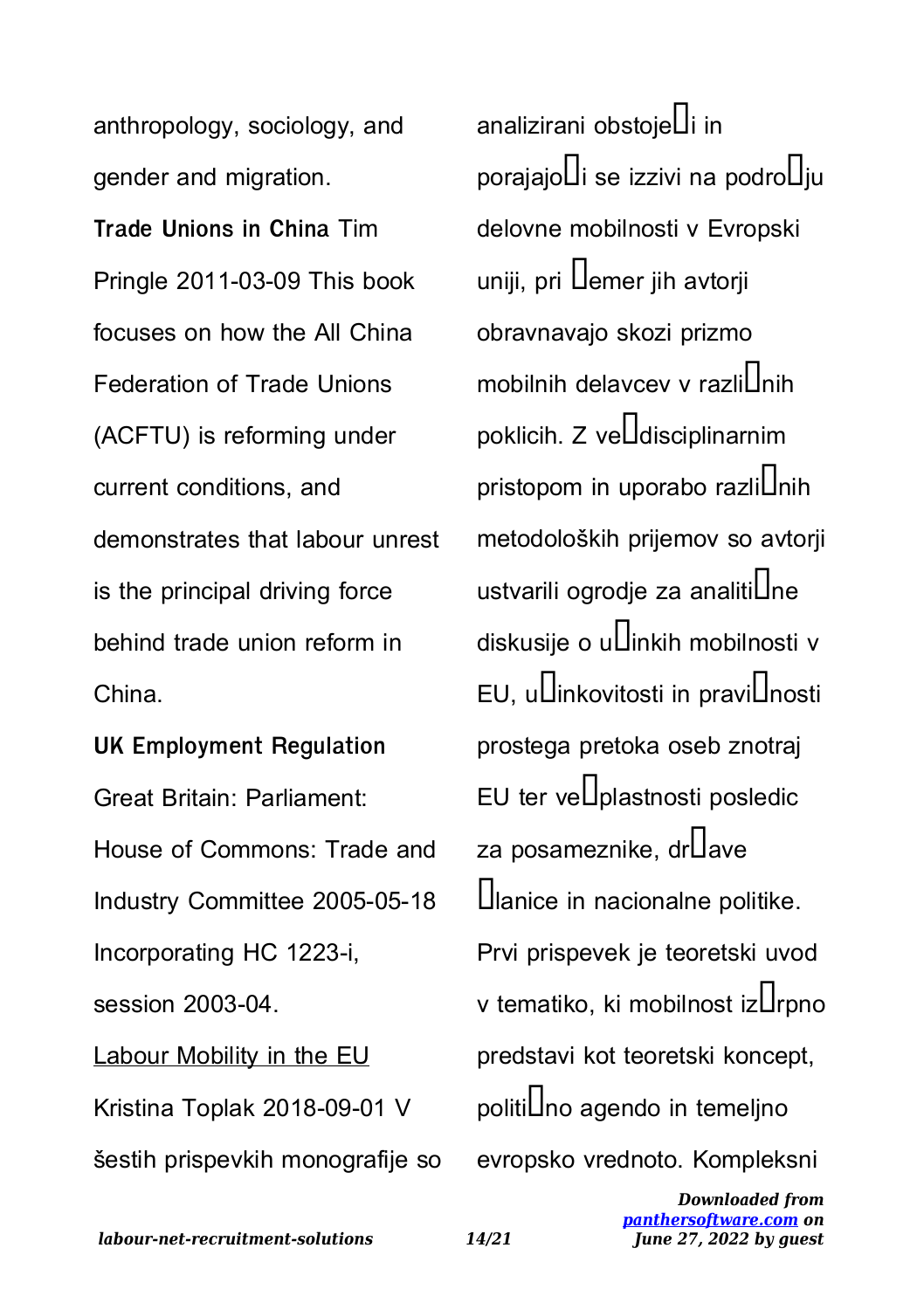preplet mnogoterih u $\square$ inkov delovne mobilnosti, ki se pojavljajo na ve $\square$  ravneh, je v nadaljevanju obravnavan v petih študijah primera. Le-te osvetljujejo dileme, paradokse, uLlinke in posledice notranje mobilnosti v EU na primerih mobilnih zdravstvenih delavcev, umetnikov in kulturnih delavcev, napotenih delavcev, skrbstvenih delavk in visoko izobra $\Pi$ enih delavcev. Vsi predstavljeni primeri so rezultat ve $\Box$ letnih znanstvenoraziskovalnih prizadevanj in aktivnega delovanja avtorjev v razlilnih projektih s podro $\Box$ ja mobilnosti. Commercial Directory 2005 **A Web-Based Approach to Measure Skill Mismatches and**

**Skills Profiles for a Developing Country:** Jeisson Arley Cárdenas Rubio 2020-12-30 "Several interdisciplinary studies highlight imperfect information as a possible explanation of skill mismatches, which in turn has implications for unemployment and informality rates. Despite information failures and their consequences, countries like Colombia (where informality and unemployment rates are high) lack a proper labour market information system to identify skill mismatches and employer skill requirements. One reason for this absence is the cost of collecting labour market data. Recently, the potential use of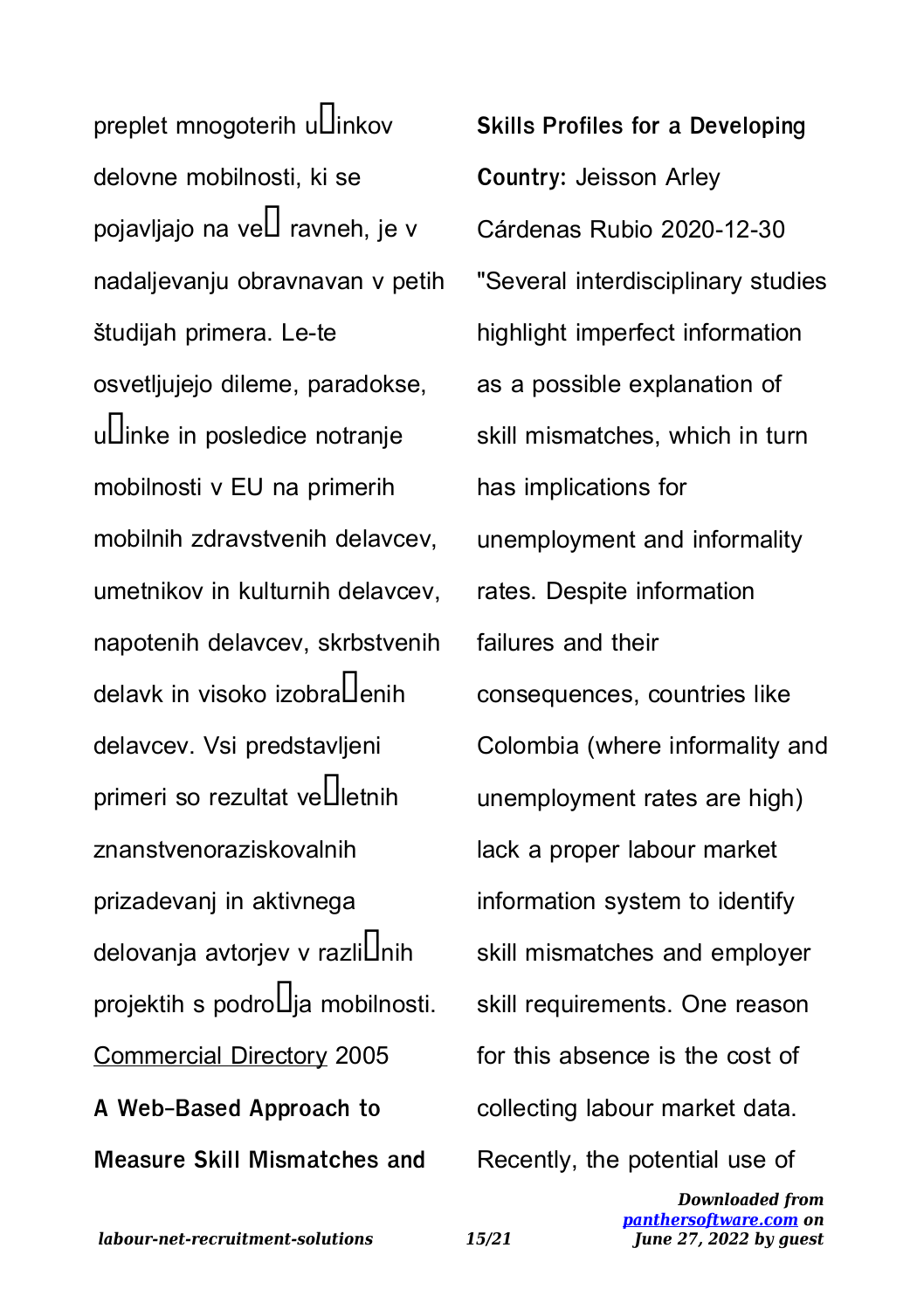online job portals as a source of labour market information has gained the attention of researchers and policymakers, since these portals can provide quick and relatively low-cost data collection. As such, these portals could be of use for Colombia. However, debates continue about the efficacy of this use, particularly concerning the robustness of the collected data. This book implements a novel mixed-methods approach (such as web scraping, text mining, machine learning, etc.) to investigate to what extent a web-based model of skill mismatches can be developed for Colombia. The main contribution of this book is

demonstrating that, with the proper techniques, job portals can be a robust source of labour market information. In doing so, it also contributes to current knowledge by developing a conceptual and methodological approach to identify skills, occupations, and skill mismatches using online job advertisements, which would otherwise be too complex to be collected and analysed via other means. By applying this novel methodology, this study provides new empirical data on the extent and nature of skill mismatches in Colombia for a considerable set of nonagricultural occupations in the urban and formal economy.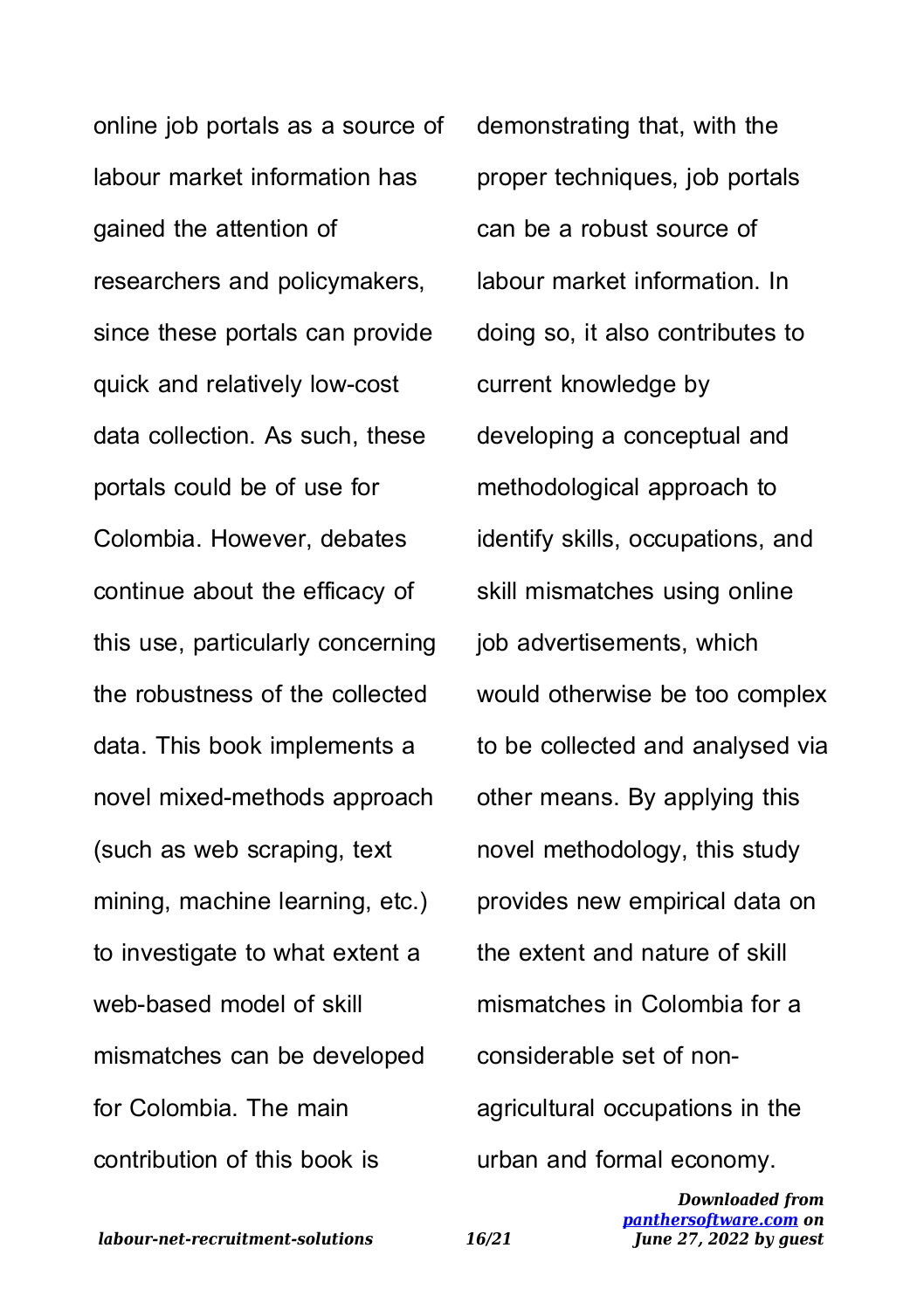Moreover, this information can be used as a complement to household surveys to monitor potential skill shortages. Thus, the findings are useful for policymakers, statisticians, and education and training providers, among others." Food Australia 2000 **Labour, Mobility and Temporary Migration** Julie Knight 2017-06-15 Labour, Mobility and Temporary Migration delves into sociological research on Polish migrants who migrated to the lesser-explored South Wales region after Poland joined the European Union in 2004. At the time of enlargement, Polish migrants were characterised as being

economically motivated, shortterm migrants who would enter the UK for work purposes, save money and return home. However, over ten years after enlargement, this initial characterisation has been challenged with many of the once considered 'short-term' Poles remaining in the UK. In the case of Wales, the longterm impact of this migration is only starting to be fully realised, particularly in consideration of the different spatial areas – urban, semi-urban and rural – explored in this book. Such impact is occurring in the post-Brexit referendum period, a time when the UK's position in the EU is itself complex and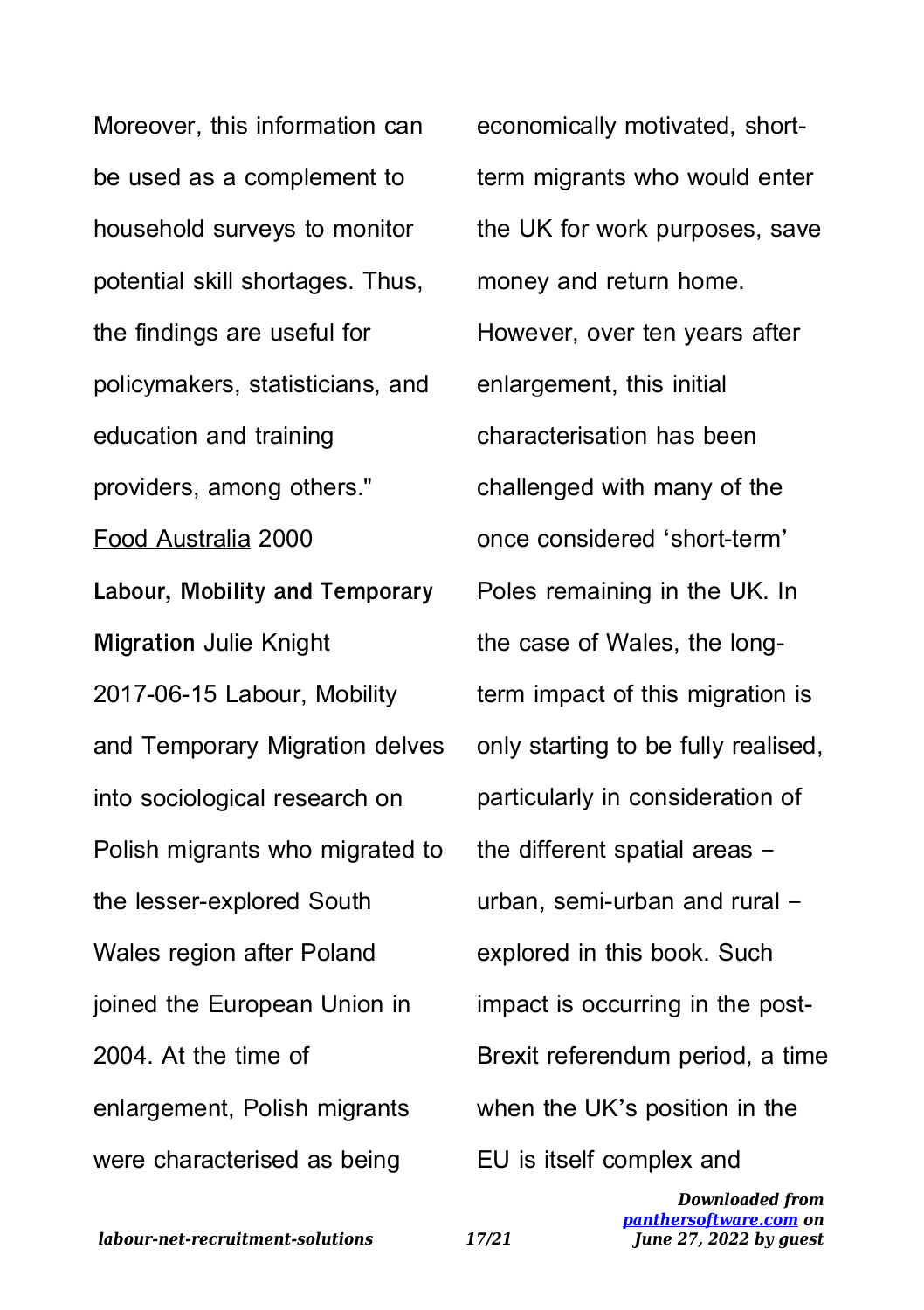changing.

Canadian Job Directory, 2002-2004 Student Employment Network 2002-03 Law Institute Journal 2005 **Digital Labour Platforms and the Future of Work** Janine Berg 2018 **The Migration Conference 2019 - Book of Abstracts and Programme** Fethiye Tilbe 2019-06-08 We're pleased to welcome you to the Department of Political Science at the University of Bari "Aldo Moro" for the 7th Migration Conference. The conference is the largest scholarly gathering on migration with a global scope. Human mobility, economics, work, employment,

integration, insecurity, diversity and minorities, as well as spatial patterns, culture, arts and legal and political aspects appear to be key areas in the current migration debates and research. Throughout the program of the Migration Conference you will find various key thematic areas covered in 598 presentations by 767 contributors coming from all around the world, from Australia to Canada, China to Colombia, Brazil to Korea, and South Africa to Norway. We are proud to bring together experts from universities, independent research organisations, governments, NGOs and the media. We are also proud to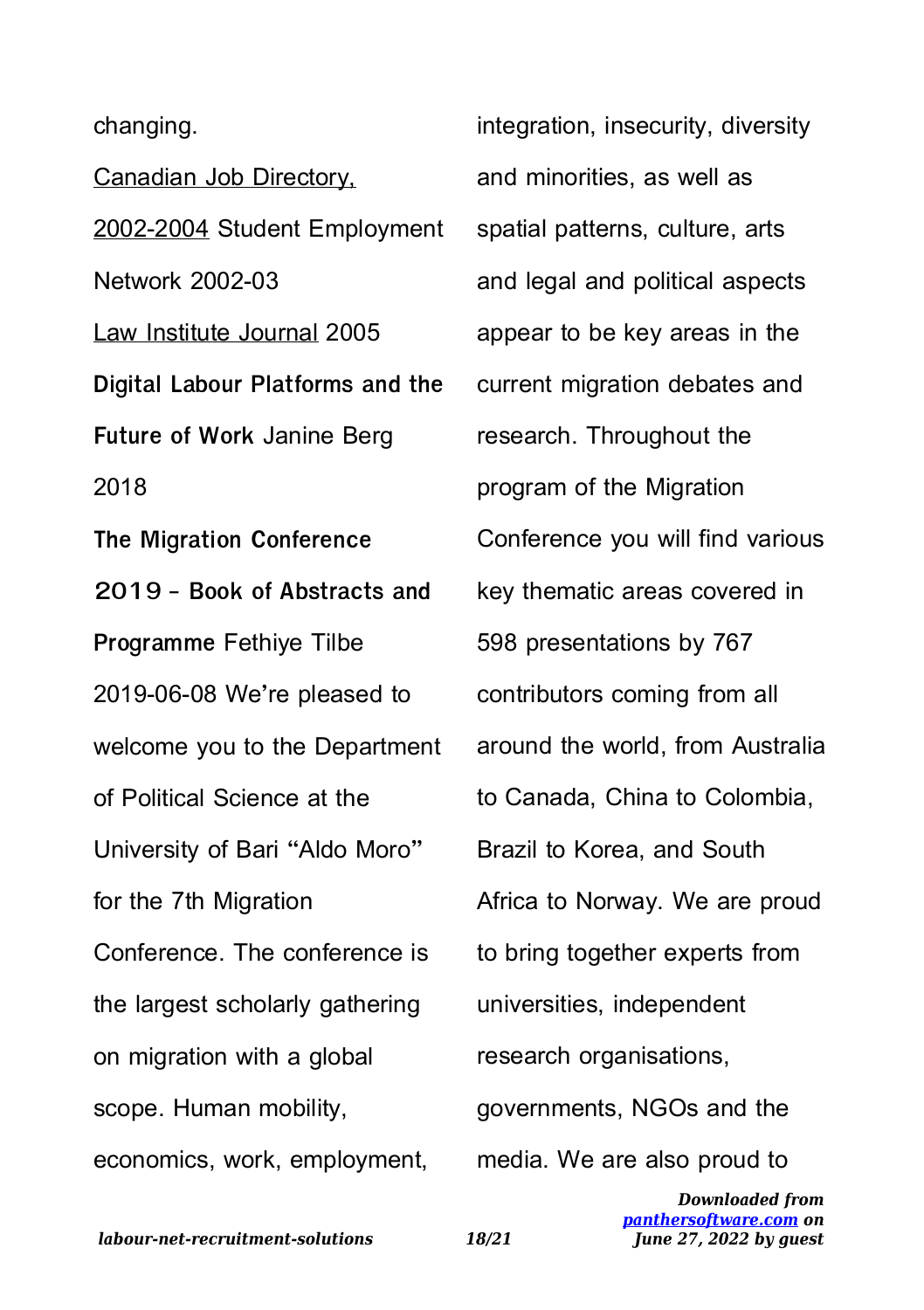bring you opportunities to meet with some of the leading scholars in the field. This year invited speakers include Fiona B. Adamson, Markus Kotzur, Philip L. Martin, Karsten Paerregaard, Ferruccio Pastore, Martin Ruhs, Jeffrey H. Cohen, and Carlos Vargas Silva. Although the main language of the conference is English, this year we will have linguistic diversity as usual and there will be presentations in French, Italian, Spanish and Turkish. We have maintained over the years a frank and friendly environment where constructive criticism foster scholarship, while being nice improves networks and quality of the

event. We hope to continue with this tradition and you will enjoy the Conference and Bari during your stay. We thank all participants, invited speakers and conference committees for their efforts and contribution. We also thank many colleagues who were interested in and submitted abstracts but could not make it this year. We are particularly grateful to hundreds of colleagues who served as reviewers and helped the selection process. We also thank to those colleagues who organised panels and agreed to chair parallel sessions over three days. We reserve our final thanks to the team of volunteers whose contributions have been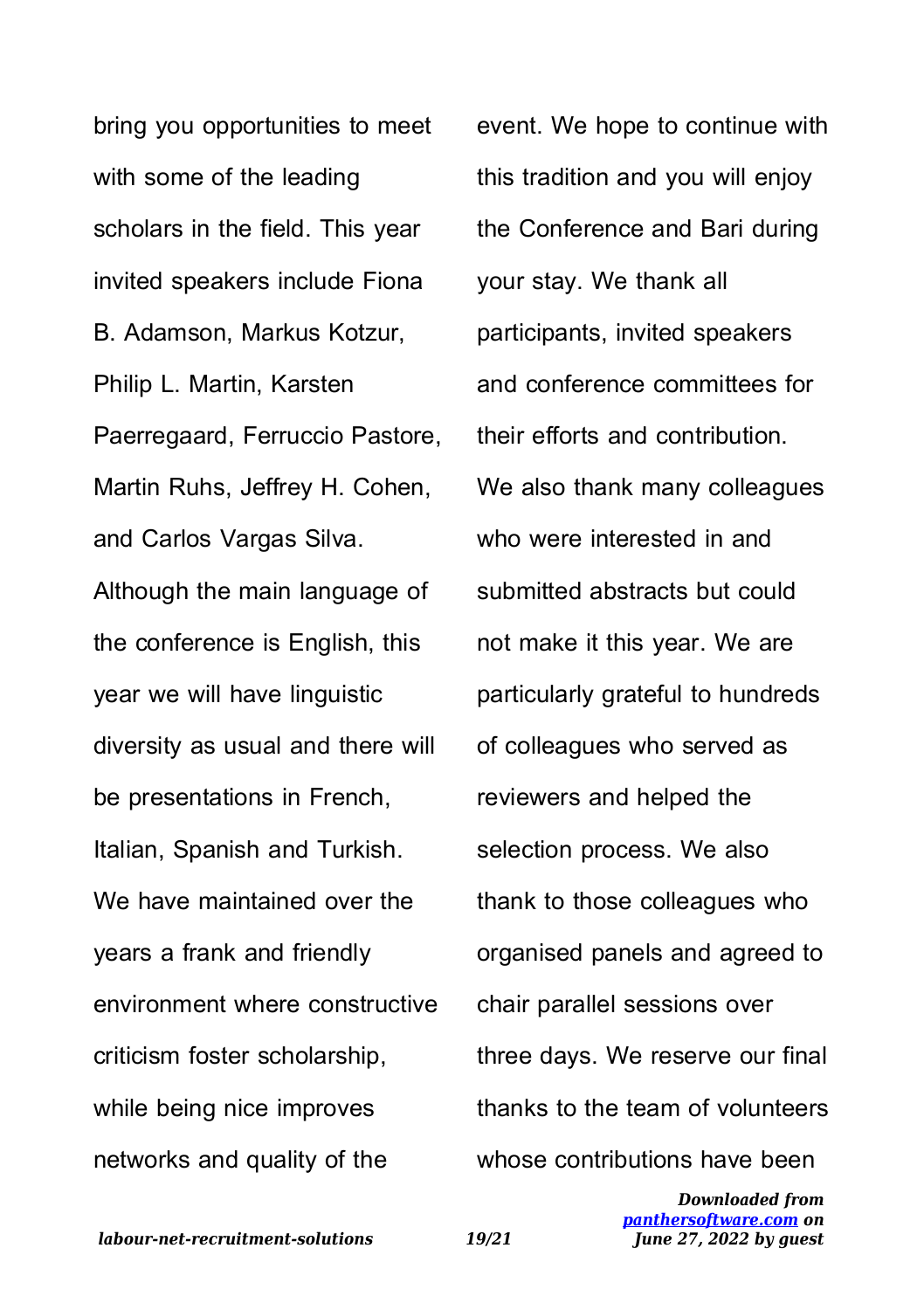essential to the success of the conference. In this regard, special thanks are reserved for our volunteers and team leaders Rosa, Alda, Franco, and Aldo from the University of Bari, Tuncay and Fatma from Regent's University London, Fethiye from Namik Kemal University and Vildan from Galatasaray University, Ege from Middle East Technical University, Mehari from Regent's University London, and Gizem from Transnational Press London. Our final thanks are reserved for the leaders of the University of Bari "Aldo Moro" and the Department of Political Science, President of Puglia Regional Administration

and Mayor of City of Bari for hosting the Conference and for their generous support in enriching the Conference programme. Please do not hesitate to get in touch with us through the conference email (migrationscholar@gmail.com). Ibrahim Sirkeci and Michela C. Pellicani The Migration Conference Chairs The Migration Conference 2019 The Migration Conference is a global venue for academics, policy makers, practitioners, students and everybody who is interested in intelligent debate and research informed discussions on human mobility and its impacts around the world. The Migration